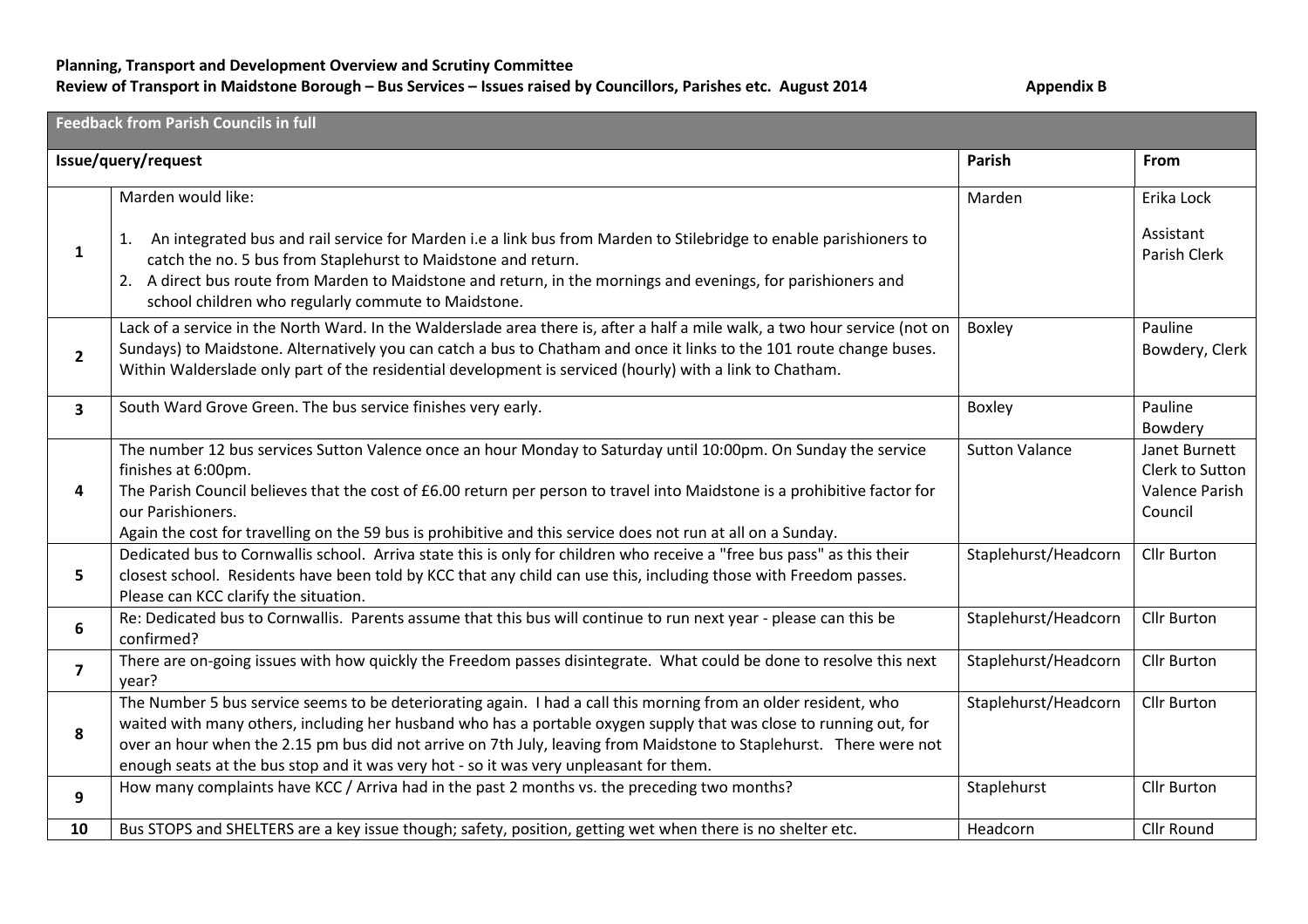| Issue/query/request |                                                                                                                                                                                                                                                                                                                                                                                                                                                                                                                                                                                                                                                        | Parish                      | From                                                 |
|---------------------|--------------------------------------------------------------------------------------------------------------------------------------------------------------------------------------------------------------------------------------------------------------------------------------------------------------------------------------------------------------------------------------------------------------------------------------------------------------------------------------------------------------------------------------------------------------------------------------------------------------------------------------------------------|-----------------------------|------------------------------------------------------|
| 11                  | A major issue is getting across the Borough - a service that does not exist by bus. Young people, the elderly and<br>disabled are very disadvantaged in this respect. Many young people in my Parish/Ward like to travel to Lenham or<br>Staplehurst (NOT close to the train Station) as well as Tonbridge/TWells and Ashford villages.                                                                                                                                                                                                                                                                                                                | Headcorn                    | Cllr Round                                           |
| 12                  | The main issue with the buses is the fact that there is only one an hour and none in the evenings.                                                                                                                                                                                                                                                                                                                                                                                                                                                                                                                                                     | East Farleigh               | Sarah<br>O'Callaghan<br>Clerk to East<br>Farleigh PC |
| 13                  | We have problems with our service 59 run by Arriva.<br>Mainly the bus is not reliable and on many occasion has not arrived.<br>The times are not really suitable for rural users as it means leaving at<br>9.40 am with a return of 12.30 pm or 17.00.                                                                                                                                                                                                                                                                                                                                                                                                 | Kingswood and<br>Broomfield | Mike O'Neill                                         |
| 14                  | On several occasions the service is restricted or late due to road works<br>and the bus states they did not know of these but we were informed that<br>Arriva had a person responsible for these issues, but they still continue as<br>last week the bus missed Kingswood and apparently this was because the bus<br>could not get into the Village                                                                                                                                                                                                                                                                                                    | Kingswood and<br>Broomfield | Mike O'Neill                                         |
| 15                  | The 501 Park and Ride site at Willington Street is very popular with Bearsted residents who either walk or drive to the<br>site. Being every 20minutes and with a run straight into town it is well used. Comments have been made that it would<br>be great to have a Sunday service especially during the Christmas shopping period.                                                                                                                                                                                                                                                                                                                  | <b>Bearsted</b>             | Cllr Ash                                             |
| 16                  | The number 19 serves north Bearsted. It is an hourly service. It runs between Cross Keys and Maidstone via the<br>Landway, Ashford Road, Grove Green and back onto the Ashford Road. A 7-37am service will take pupils into the town<br>centre schools schools (3) and carries on to the Oakwood complex (3 more schools). There is no Sunday service. During<br>the week the last bus into town and back from town is early evening. With no evening service access to the town is by<br>car. This bus accessing Tesco's at Grove Green is popular with elderly residents on the northern side of Beartsed who<br>do not have a car.                  | Bearsted                    | Cllr Ash                                             |
| 17                  | South Bearsted is served by the number 8 which from the town goes to Downswood before going around Madginford<br>and back into town via the Ashford Road. If you live close to Mote Park you can get off and avoid the trip to<br>Downswood but if you live further to the east and are elderly you have to stay on the bus as it goes to Downswood and<br>wait until it returns to Madginford. This bus is a half hourly service but again the early evening service is similar to that<br>of the number 19. Some of the number 8 buses into Maidstone continue to Maidstone Hospital which is great although<br>the route does go around the houses. | Bearsted                    | Cllr Ash                                             |
| 18                  | The Maidstone -Ashford bus, number 10 stops at Bearsted on it's way to and from Maidstone. It is the only bus that<br>passes the commercial heart of Bearsted on the Ashford Road. It does not run very frequently.                                                                                                                                                                                                                                                                                                                                                                                                                                    |                             |                                                      |
| 19                  | A complaint from elderly residents is that no bus takes the to the Yeoman Lane medical centre, they skirt the area.                                                                                                                                                                                                                                                                                                                                                                                                                                                                                                                                    | Bearsted                    | Cllr Ash                                             |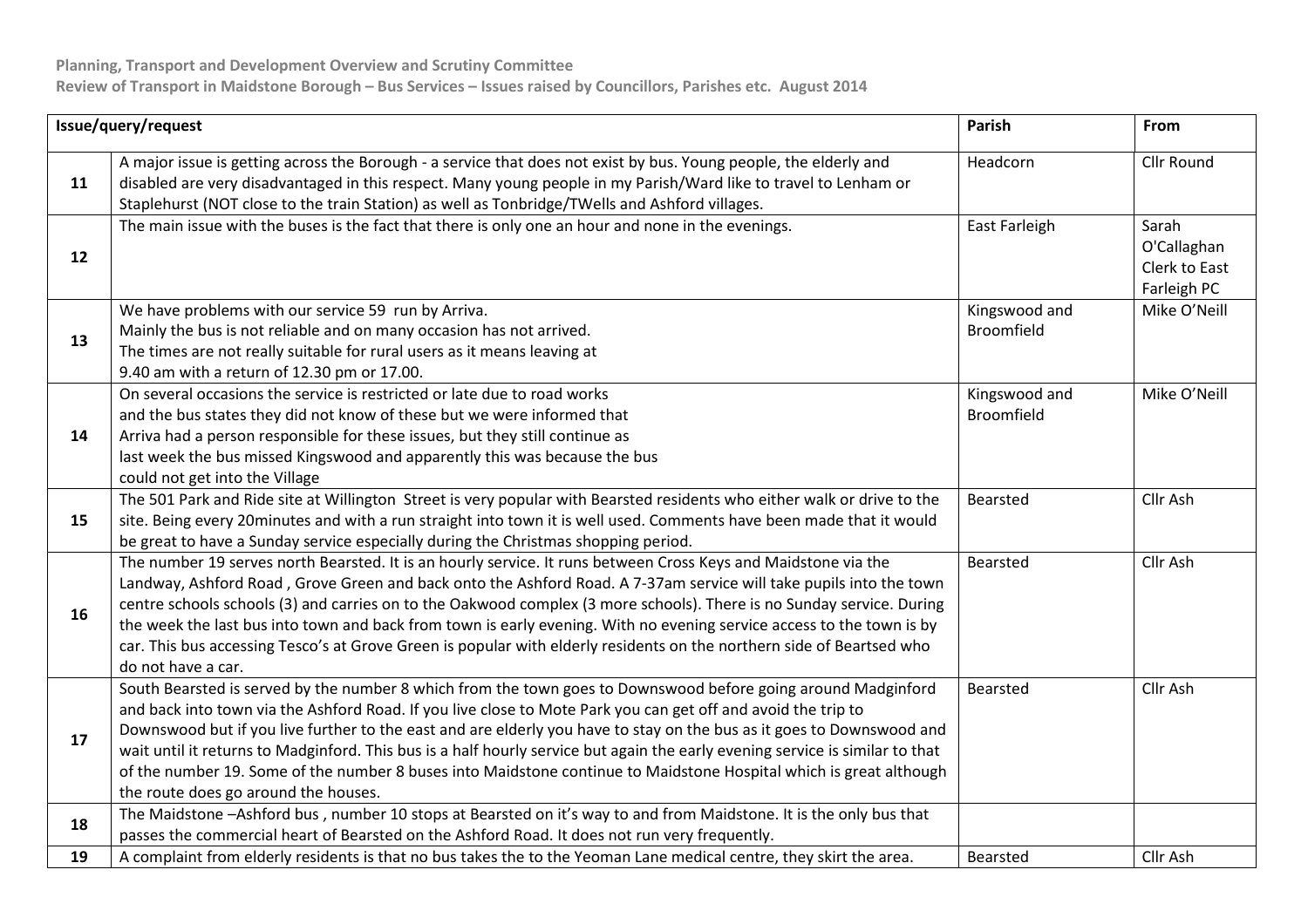**Planning, Transport and Development Overview and Scrutiny Committee** 

**Review of Transport in Maidstone Borough – Bus Services – Issues raised by Councillors, Parishes etc. August 2014**

| Issue/query/request |                                                                                                                                                                                                                                                                                                                                                                                                                                                                                                                                                                                                                                                  | <b>Parish</b>              | From                |
|---------------------|--------------------------------------------------------------------------------------------------------------------------------------------------------------------------------------------------------------------------------------------------------------------------------------------------------------------------------------------------------------------------------------------------------------------------------------------------------------------------------------------------------------------------------------------------------------------------------------------------------------------------------------------------|----------------------------|---------------------|
| 20                  | Boughton Monchelsea has very limited services. The essential ones that are missing are<br>GP surgery<br>Pharmacies<br>$\bullet$<br>Dentist<br>Bank<br>Butcher, Baker or Grocer that can satisfy a weekly shop (We do have a small village shop that is limited in<br>selection and to survive it is expensive, Unlike other villages none of the super markets run a independent bus to the<br>village)<br>Many of our children have to travel outside the village for primary education as the village school is four and half times<br>oversubscribed.<br>Most of these services are, and have to be accessed by the very limited bus service. | <b>Boughton Monchelsea</b> | <b>Cllr Munford</b> |
| 21                  | With the majority of the population working away from the village many use the family car to get to work. This leaves<br>non working partners and the more senior members of the community completely dependent on the bus.                                                                                                                                                                                                                                                                                                                                                                                                                      | <b>Boughton Monchelsea</b> | Cllr Munford        |
| 22                  | For those without access to a car or can't afford a taxi the village is cut off after 2pm (last bus out) and on Sunday<br>where there is <b>no bus service</b> .                                                                                                                                                                                                                                                                                                                                                                                                                                                                                 | <b>Boughton Monchelsea</b> | <b>Cllr Munford</b> |
| 23                  | Without going into detailed times, in general the village has 3 return services to Maidstone per day each week days<br>(Partly sponsored by KCC), and Saturdays (solely sponsored by KCC). There is no service on a Sunday This is limited<br>again for senior members of the community because of the rules relating to the bus pass.                                                                                                                                                                                                                                                                                                           | <b>Boughton Monchelsea</b> | <b>Cllr Munford</b> |
| 24                  | Again in general terms our last bus from town is 1745. This prevents some workers from being able to use it, and for<br>our children to attend some school clubs/sports and activities. Sift worker are not able to use the bus service. There is<br>no opportunity for anyone in the village to access the night time economy by bus during the week or the town on a<br><b>Sunday</b>                                                                                                                                                                                                                                                          | <b>Boughton Monchelsea</b> | Cllr Munford        |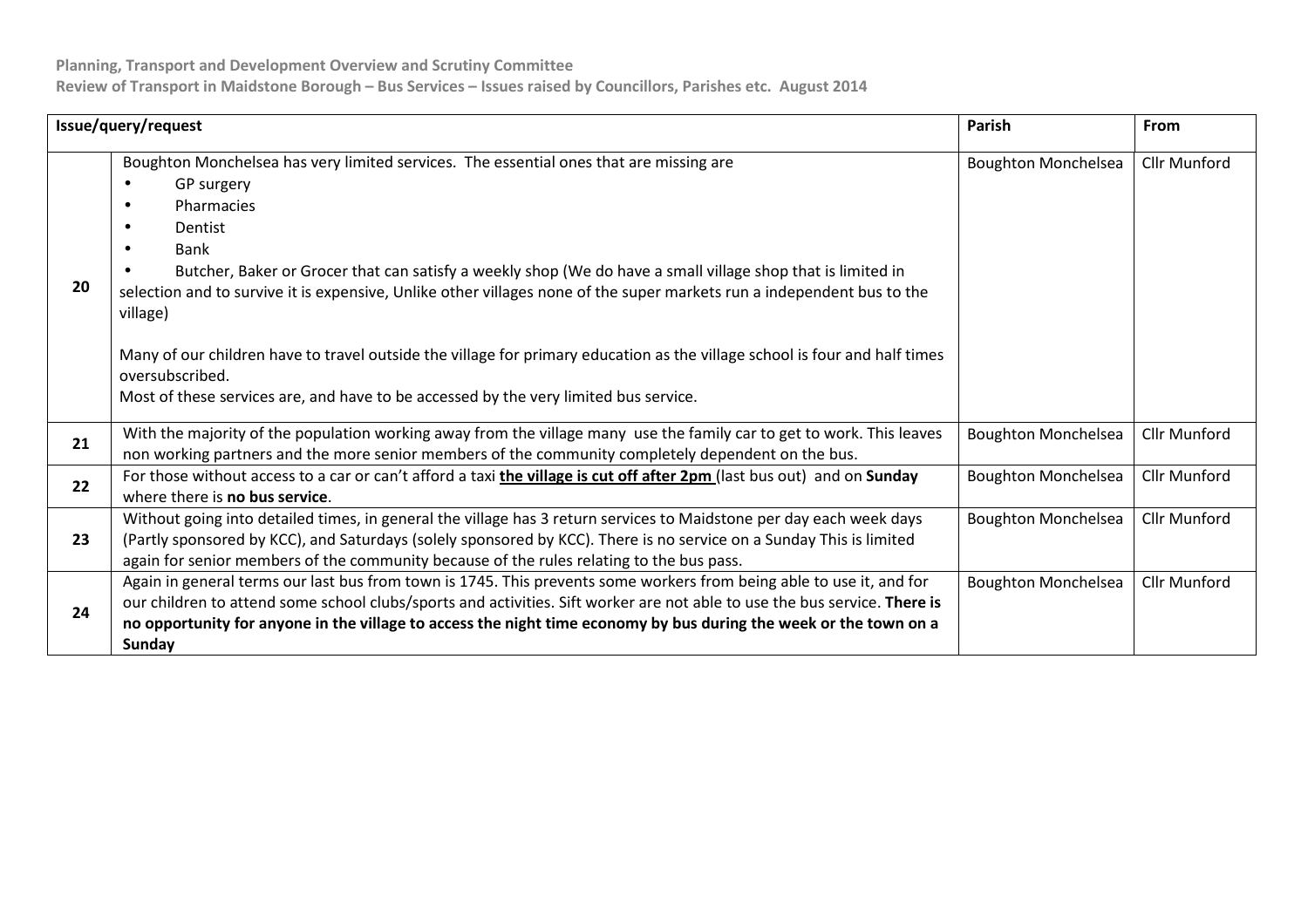| Issue/query/request |                                                                                                                                                                                                                                                                                                                                                                                     | <b>Parish</b>              | From                |
|---------------------|-------------------------------------------------------------------------------------------------------------------------------------------------------------------------------------------------------------------------------------------------------------------------------------------------------------------------------------------------------------------------------------|----------------------------|---------------------|
| 25                  | With our limited services many of the community are solely dependent on the bus service, which, proves to be difficult<br>and restrictive when planning the simplest of journeys required for day to day living.                                                                                                                                                                    | <b>Boughton Monchelsea</b> | <b>Cllr Munford</b> |
|                     | No opportunity to be out of the village past 1745 most day and no opportunity on a Sunday                                                                                                                                                                                                                                                                                           |                            |                     |
|                     | Visits to the hospital                                                                                                                                                                                                                                                                                                                                                              |                            |                     |
|                     | No direct link to a local doctors surgery. (Many of our elderly refuse to cross the busy road at Linton corner therefore<br>they go into town and return on a bus to Coxheath later returning the same way. This takes most of the day)                                                                                                                                             |                            |                     |
|                     | Arranging appointments with doctors/dentist.                                                                                                                                                                                                                                                                                                                                        |                            |                     |
|                     | Getting the weekly shop                                                                                                                                                                                                                                                                                                                                                             |                            |                     |
|                     | If a parent wanted to escort a young child to school the first bus home is 1230 therefore this would be impossible                                                                                                                                                                                                                                                                  |                            |                     |
|                     | The list is endless but I finish with consider the senior members who wish to attend a RC church service on a Sunday                                                                                                                                                                                                                                                                |                            |                     |
| 26                  | The vast majority of the community are unable to use the very limited Kent carrier service (Dial a ride) because they<br>live within 500m of a bus stop! Other feel they should be able to use their bus pass on this service and there is also a<br>membership fee to pay.                                                                                                         | <b>Boughton Monchelsea</b> | <b>Cllr Munford</b> |
| 27                  | The parish council are part of the South of Maidstone bus group While this group have done invaluable work to<br>prevent services being cut, it has made no head way in increasing the service being provided.                                                                                                                                                                      | <b>Boughton Monchelsea</b> | <b>Cllr Munford</b> |
| 28                  | It is also a concern that MBC polices require any new development in rural locations to provide 40% affordable<br>housing. This in addition to the NPPF core principle to maximise the use of cycling, walking and public transport. This<br>seem to be contrary to the other policies being put through to make Boughton Monchelsea a larger village and take<br>more development. | <b>Boughton Monchelsea</b> | <b>Cllr Munford</b> |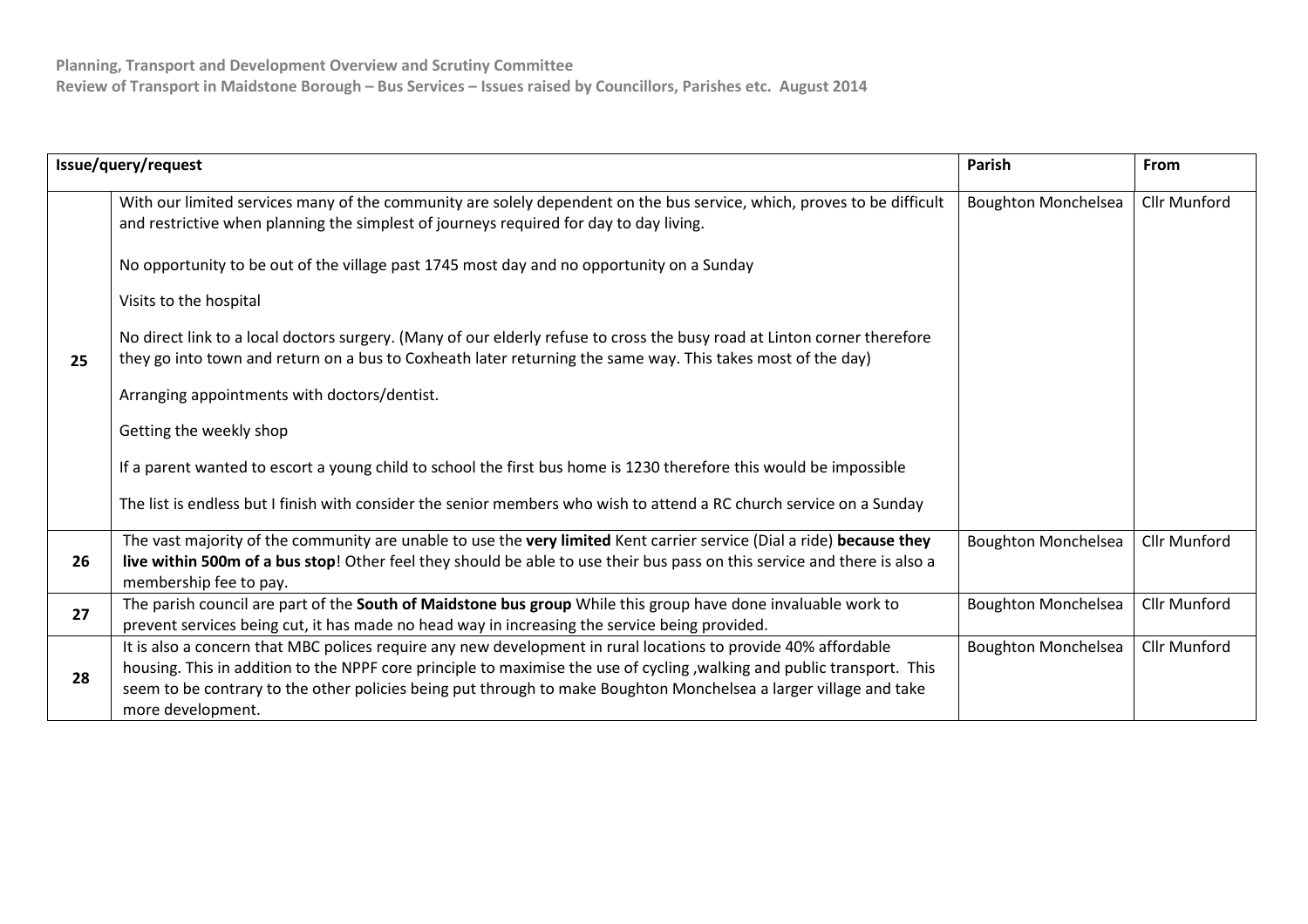| Issue/query/request |                                                                                                                                                                                                                                                                                                                                                                                                                                                                                                                                                                                                                                                                                                                                                                                                                                                                                                                                                                                                                            | <b>Parish</b> | From               |
|---------------------|----------------------------------------------------------------------------------------------------------------------------------------------------------------------------------------------------------------------------------------------------------------------------------------------------------------------------------------------------------------------------------------------------------------------------------------------------------------------------------------------------------------------------------------------------------------------------------------------------------------------------------------------------------------------------------------------------------------------------------------------------------------------------------------------------------------------------------------------------------------------------------------------------------------------------------------------------------------------------------------------------------------------------|---------------|--------------------|
| 29                  | The Maidstone Financial Capability Partnership have concerns over this too, as Louise rightly says it's too expensive<br>compared to our neighbouring competitors. We have asked Arriva if they would like to meet us so that we can address<br>the pricing issue, as it affects those that are seeking employment, trying to engage with any Maidstone Family Matter<br>events, and it's just another barrier on the pathway to independence and budgeting skills. You can't even find out the<br>price on their website!<br>Perhaps we could talk with Kelly Walker, the new Community Development Officer as I know she's already involved<br>with Arriva concerning Road Safety.<br>We need to stick united in this, so that they (Arriva) understand what each of our agendas are: they're too pricey, have<br>safety issues, and whatever scrutiny's thoughts are<br>To add to the cost pointI can get from Maidstone to Ashford (20miles) for a cheaper bus rate than from Maidstone<br>to Sittingbourne (11miles)! | General       | <b>MBC Officer</b> |
| 30                  | They're really expensive! A return to town from the Wheatsheaf last week was £2.50 - it would have been cheaper (and<br>just as quick) to drive in and park! And as soon as you have more than one person in the car, it therefore becomes<br>much, much cheaper to drive.                                                                                                                                                                                                                                                                                                                                                                                                                                                                                                                                                                                                                                                                                                                                                 | General       | <b>MBC Officer</b> |
| 31                  | There is a failure by MBC to initiate a full place survey of the user needs of Maidstone people with regard to transport.<br>This leads to the wrong assumptions being made for traffic needs; with people within the locality using car transport<br>because there is no available alternative.                                                                                                                                                                                                                                                                                                                                                                                                                                                                                                                                                                                                                                                                                                                           | Leeds         |                    |
| 32                  | There is the oft repeated mantra of the planners for the use of sustainable or public transport, leading to a reduction in<br>the number of parking spaces in new developments. Yet often the scarcity of that transport leads to an increased,<br>unwished for and unnecessary use of the private car (when available). All of which adds to the gyratory traffic<br>impediment in Maidstone.                                                                                                                                                                                                                                                                                                                                                                                                                                                                                                                                                                                                                             | Leeds         |                    |
| 33                  | The principal Bus operator is Arriva, which is owned and controlled by Deutsch Bahn in Germany. Their planning is done<br>from Bedfordshire. A far cry from when Maidstone was the centre for the locally owned and operated M&D bus<br>service, operated in conjunction with the MBC Borough line.<br>The trolley bus service provided a fast and ultra green service within the confines of the former Borough.                                                                                                                                                                                                                                                                                                                                                                                                                                                                                                                                                                                                          | Leeds         |                    |
| 34                  | All too often bus time- keeping is lax and there is no way of knowing "is it coming or is it not". Any comments will not<br>receive a helpful response.                                                                                                                                                                                                                                                                                                                                                                                                                                                                                                                                                                                                                                                                                                                                                                                                                                                                    | Leeds         |                    |
| 35                  | There is no public bus office in Maidstone. Hence, it is not possible to purchase say, National Express other bus tickets<br>without paying a premium for on-line purchase (which selects against people). Timetables are not easily available.                                                                                                                                                                                                                                                                                                                                                                                                                                                                                                                                                                                                                                                                                                                                                                            | Leeds         |                    |